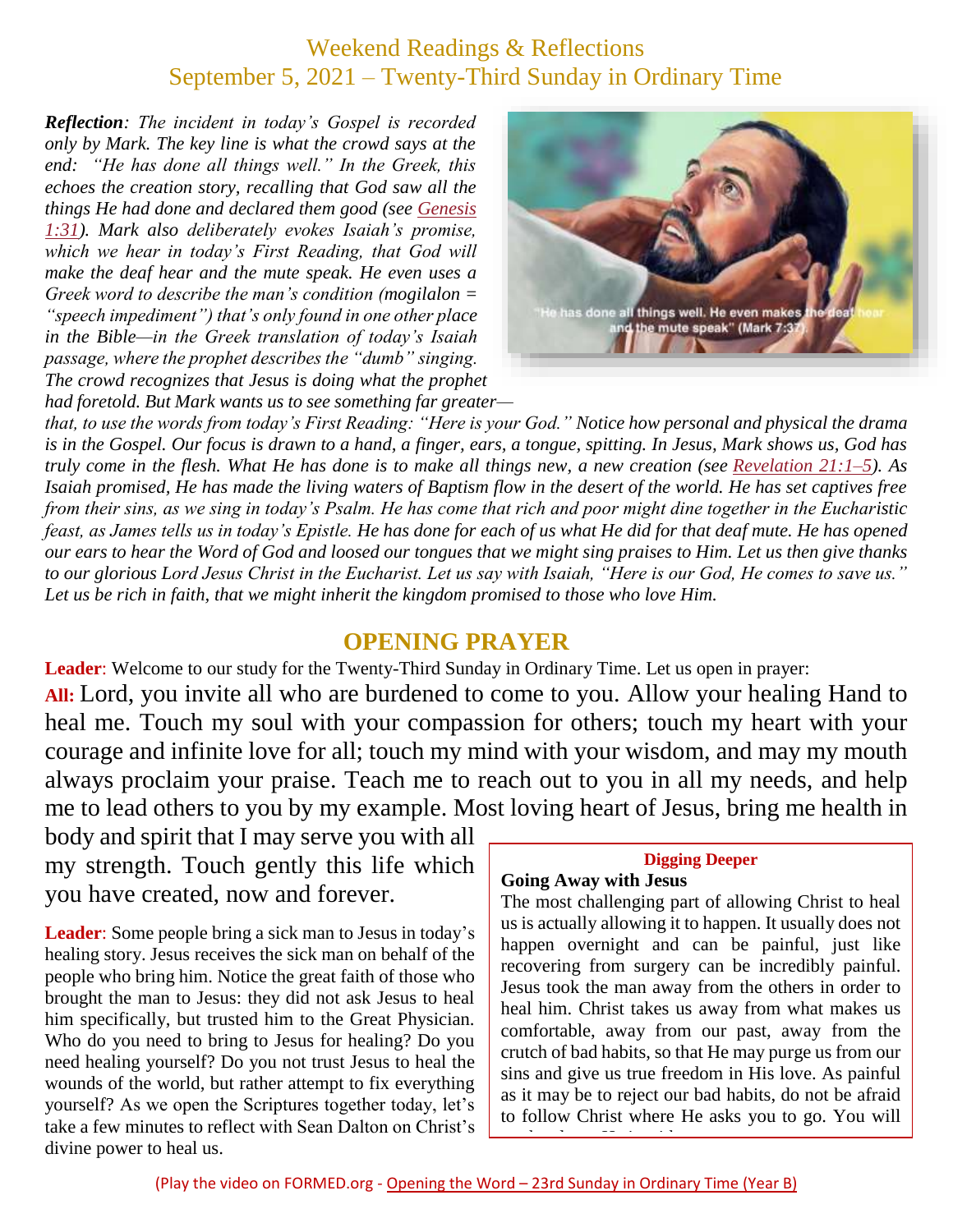#### **FIRST READING** ~ Isaiah 35:4-7a ~

Thus says the LORD: Say to those whose hearts are frightened: Be strong, fear not! Here is your God, he comes with vindication; with divine recompense he comes to save you. Then will the eyes of the blind be opened, the ears of the deaf be cleared; then will the lame leap like a stag, then the tongue of the mute will sing. Streams will burst forth in the desert, and rivers in the steppe. The burning sands will become pools, and the thirsty ground, springs of water.

**The Prophet Isaiah is with the community of Israel as it endures exile in the foreign land of Babylon. No temple. No liturgy. God is experienced as 'silent'. In their difficulty Isaiah reveals the hope of God**

**rescuing his people through a promised Messiah anointed one - who will come to save you.**

- **Have you experienced the 'silence' of God?**
- **Isaiah teaches God seeks complete restoration and wholeness: imagine blind people now seeing. Deaf hearing. Crippled leaping. Silent singing. Desert now flowing. Do you consider yourself as an agent of God's hope for a broken world?**

### **SECOND READING**  $\sim$  James 2:1-5  $\sim$

My brothers and sisters, show no partiality as you adhere to the faith in our glorious Lord Jesus Christ. For if a man with gold rings and fine clothes comes into your assembly, and a poor person in shabby clothes also comes in, and you pay attention

to the one wearing the fine clothes and say, "Sit here, please," while you say to the poor one, "Stand there, " or "Sit at my feet, " have you not made distinctions among yourselves and become judges with evil designs? Listen, my beloved brothers and sisters. Did not God choose those who are poor in the world to be rich in faith and heirs of the kingdom that he promised to those who love him?

**James demands concrete behaviour and action. It is not enough to know and say we care for the poor. We must show it. James highlights the christian assembly. As we gather for worship we reveal our truth to the world: equality as brothers and sisters in Jesus. Gold rings or shabby clothing is irrelevant.** 

- **Have you 'made distinctions' amongst friends, extended family? Do you 'change' when you are in the company of different people? Are you in relationship and friendship with the 'poor'? would they experience you as kind but still instructing them to 'stand there' or 'sit at your feet'?**
- **An early document called 'Statutes of the Apostles' charged the priests with making a seat available for a poor person arriving at Church, but he did not have to go out of his way for a rich person. Why? Can you see how our liturgical gathering is to mirror the world we seek to create?**

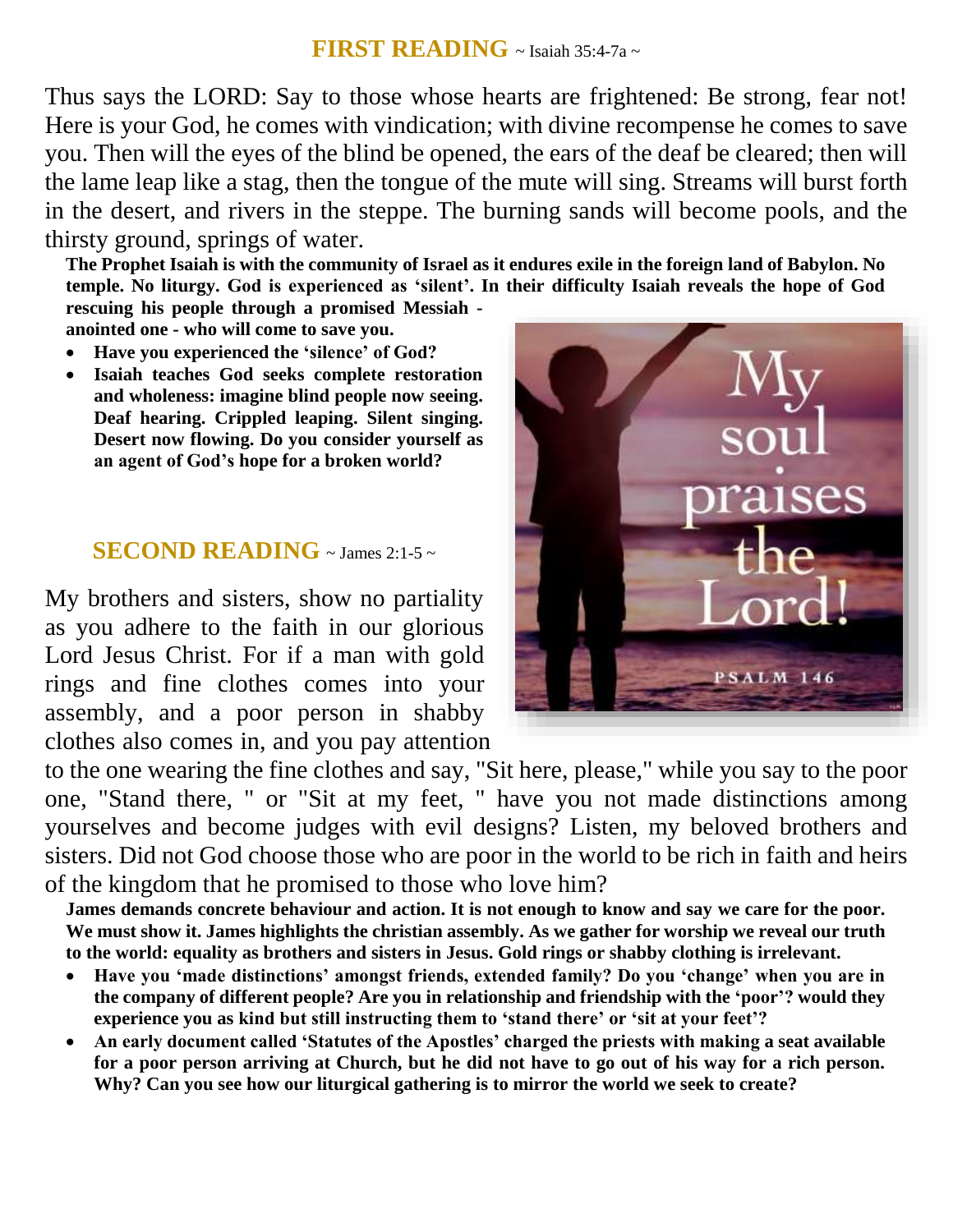Again Jesus left the district of Tyre and went by way of Sidon to the Sea of Galilee, into the district of the Decapolis. And people brought to him a deaf man who had a speech impediment and begged him to lay his hand on him. He took him off by himself away from the crowd. He put his finger into the man's ears and, spitting, touched his tongue; then he looked up to heaven and groaned, and said to him "Ephphatha!"-- that is, "Be opened!" -- And immediately the man's ears were opened, his speech impediment was removed, and he spoke plainly. He ordered them not to tell anyone. But the more he ordered them not to, the more they proclaimed it. They were exceedingly astonished and they said, "He has done all things well. He makes the deaf hear and the mute speak."

**Mark uses the same greek word from Isaiah to show that Jesus is the promised Messiah who helps the mute speak - healing his speech impediment. Today theology and geography connect. Jesus intentionally travels back to Galilee but by a very long and unusual route stepping into ʻgentile - unclean' territory. Not only would the Pharisees and those spying on him now not follow him, but like a bulldozer, he shows by his actions he will not live by the ʻclean' ʻunclean' categories that label people as distant from God.** 

 **Have your words of concern for the poor been transformed into practical action? What boundaries could you ʻstep over' to welcome in those who feel distant from God?**

**Healing passages are powerful opportunities for healing in our own lives. Consider the ʻdeaf man'. He was lucky to have some friends. Normally illness or disease was considered the result of sin, the presence of an evil spirit. The person was shunned, isolated from family, considered ʻunclean'. In addition, this man could not hear or speak. A picture of the most painful experience of human life and our broken humanity.**

 **As you reflect on this passage do you identify with the deaf and mute man or the carers who ʻbrought him to Jesus'? Why?**

**Jesus took the man ʻoff by himself, away from the crowd'. Saving him from embarrassment, and tenderly healing the parts of his wounded body.** 

 **What parts of your life need to ʻbe opened' so that you may be whole, reunited and accepted with the community. What would it mean for you to be led ʻaway from the crowds for healing'. How could you take up this offer this week? What would it take for you to hear God? Sing God's praises? Dance for joy?**